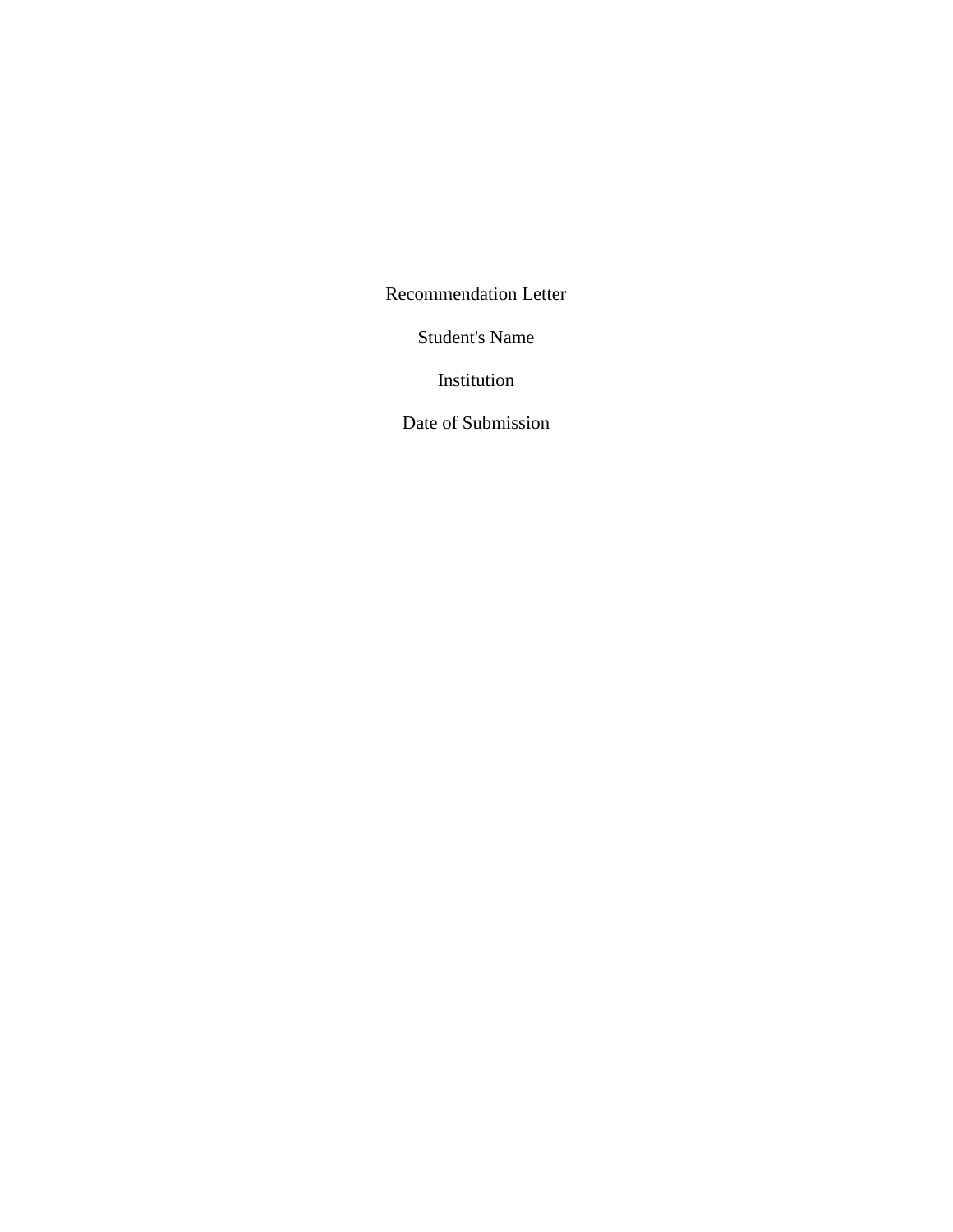The Admission Committee,

## XXX University

With much enthusiasm, I recommend  $\overline{XXX}$ , who served as a production manager at  $\overline{XXX}$ Company, for the MBA program at your esteemed institution, **XXX** University. I am **XXX**, the manager of the **XXX** Company. Having closely worked with **XXX** for the past five years, I am impressed with his commitment and hard work for the company.  $\overline{XXX}$  was responsible for setting up vendors, managing staff and volunteers, and cleaning the crew. Over the years, **XXX** demonstrated strong teamwork skills and has always maintained healthy professional boundaries.

**XXX** is a smart, outgoing individual with the ability to work under pressure without supervision and maintain the focus to meet and exceed the set objectives. Besides, he possesses strong business acumen and always strives to be the best. At a personal level,  $\overline{XXX}$  is a diligent and well-disciplined individual with a pleasant personality. He is an outstanding worker who, on a daily basis, exceeds the performance standards for his position at work. Even during hectic peak business hours, **XXX** has sustained his attention and energy level to details. Overall, **XXX** has proven himself to possess the intellectual creativity, initiative, and perseverance every institution is looking for.

XXX is also a sharp and perceptive individual with a great aptitude for business studies. He is always driven to comprehend how things operate, whether in class or outside the world, and he is always eager to put into practice his class-gained knowledge. I wholeheartedly recommend  $\overline{XXX}$  for the MBA program. I believe that he will be an asset to society once he